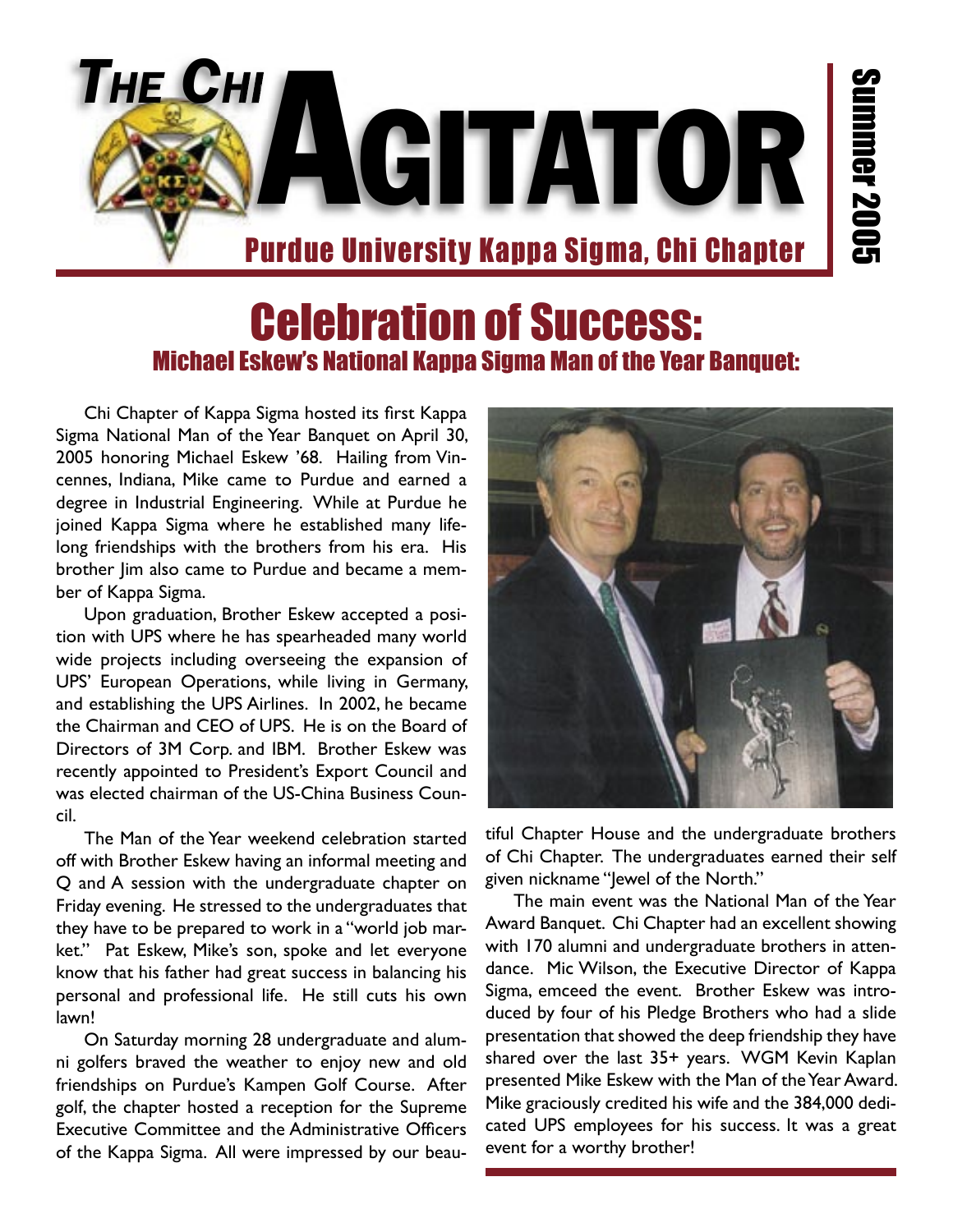# **AGITATOR**

Published by the Chi Chapter of Kappa Sigma Fraternity, established 1883 in West Lafayette, Indiana. Please direct all news for The Chi Agitator to Kappa Sigma, c/o FMG, 2660 North 1st Ave, Tucson, AZ 85719, or contact Matt Noble at (800) 228-7326 or email him at matt@fmgtucson.com.

#### **Undergraduate Officers**

Grand Master: Ryan Eckhart '03 Grand Procurator: Sachin Bharat Pathadia '04 Grand Master of Ceremonies: Sean Eckhart '04 Grand Scribe/Parent Relations: Preston Spratt '04 Grand Treasurer: John Voss '03

#### **Chi Housing Corporation**

President: Paul Doug Kowert '60 Vice President: Jerry Albrecht '54 Treasurer: Jim Milner '79 Secretary: Adam Bender '00 Alumnus Advisor: Joe Harshman '48 Assistant Alumnus Advisor: Bob Sorensen '60 Mike Griffin '90 Board Members: Kent Pierce '51 Don Sisloff '54 Charlie Marshall '61 Scott French '81 Mike Galt '82 James Shively '01 Eric Wenaas

#### **Educational Foundation**

President: Lloyd Zickert '45 Vice-President: Byron Anderson '45 Treasurer: Mike Griffin '90 Secretary: Matt Brozovic '82 Trustees: Bob Sorensen '60 Walt Myers '61

## **Chi Chapter Cleans Up at Conclave**

#### Brothers,

 I am proud to report that the Chi Chapter will be full of momentum going into the fall semester. The chapter is coming off one of its greatest years and plans to build upon its success. The chapter clearly made a name for itself on the national front at the Grand Conclave. No longer are we just Kappa Sigma's "Jewel of the North." Chi is now a chapter that many prominent Kappa Sigma Chapters are looking up at. Sixteen undergraduates, and three alumni made the trip to Las Vegas for the Grand Conclave. The Chapter won over ten awards including the Boyd House Prize for the 3rd time. A porch was converted to the well known Boyd Room with our first prize. The award is given to the best maintained Chapter House in its class in the nation. This is something we should all be very proud of, both alumni and undergrads. Brother Mike Muehring '03 took home two awards and was the most recognized individual in Chi. Brother Muehring '03 was awarded the Undergraduate Brother of the Year for Area 3, along with and outstanding Scribe Award. All of us undergrads look forward to surpassing this success in the coming biennium.

 Champions Quest was a huge success for Chi in the past year. Enthusiastic leadership and positive attitudes were only a few reasons Chi experienced such recruitment excellence in the past year. The chapter placed eleventh in the country among Kappa Sigma Chapters with 51 total pledges for the 2004-2005 school year. The Chapter initiated 41 of these pledges, bringing the total up to 116 members. With an unwillingness to quit, and building on success from previous years, the brothers of Chi have set the bar high for 2005. Our goal for the upcoming year will be to pledge almost 65 men, and initiate 50+ brothers.

 Through the Greater Cause program the Chapter raised over \$12,000 the previous school year. This shattered the previous record for Chi. Also, the chapter donated 3,886 hours to charity. This was another record for Chi, and good enough for 8th place among Kappa Sigma Chapters across the country. We hope to become Number One in the next biennium. The brothers are continuing such events like their famous Reindeer Christmas Party (supporting College Mentor for Kids), and Big Men on Campus (benefiting the Susan G Komen Foundation). The chapter also participated in about 20 other philanthropies. If you would like to help support these to charities please contact Daniel Mayer '03, the Chapters Philanthropy Chair at djmayer@purdue.edu. With your help, and the brothers' continuing spirit, Chi can top one of Kappa Sigma's greatest programs in the ensuing biennium.

 Intramurals were once again very successful for Chi. This past year saw the chapter win multiple titles in a variety of sports including softball and racquetball. The chapter also earned a second place finish from the bowling team and a third place

finish in soccer. Our teams were also very comchapter also earned a second place finish from the<br>finish in soccer. Our teams were also very com-<br>petitive in football, basketball, tennis and indoor soccer.

 The chapter has various brothers in student organizations outside the chapter. These organizations include Purdue Student Government, Gimlet, Mortar Board, Skull and Crescent, and IFC.

 We look forward to the upcoming school year and greeting our alumni at the House.

**AFKDB** 

Ryan Eckhart '03 Grand Master

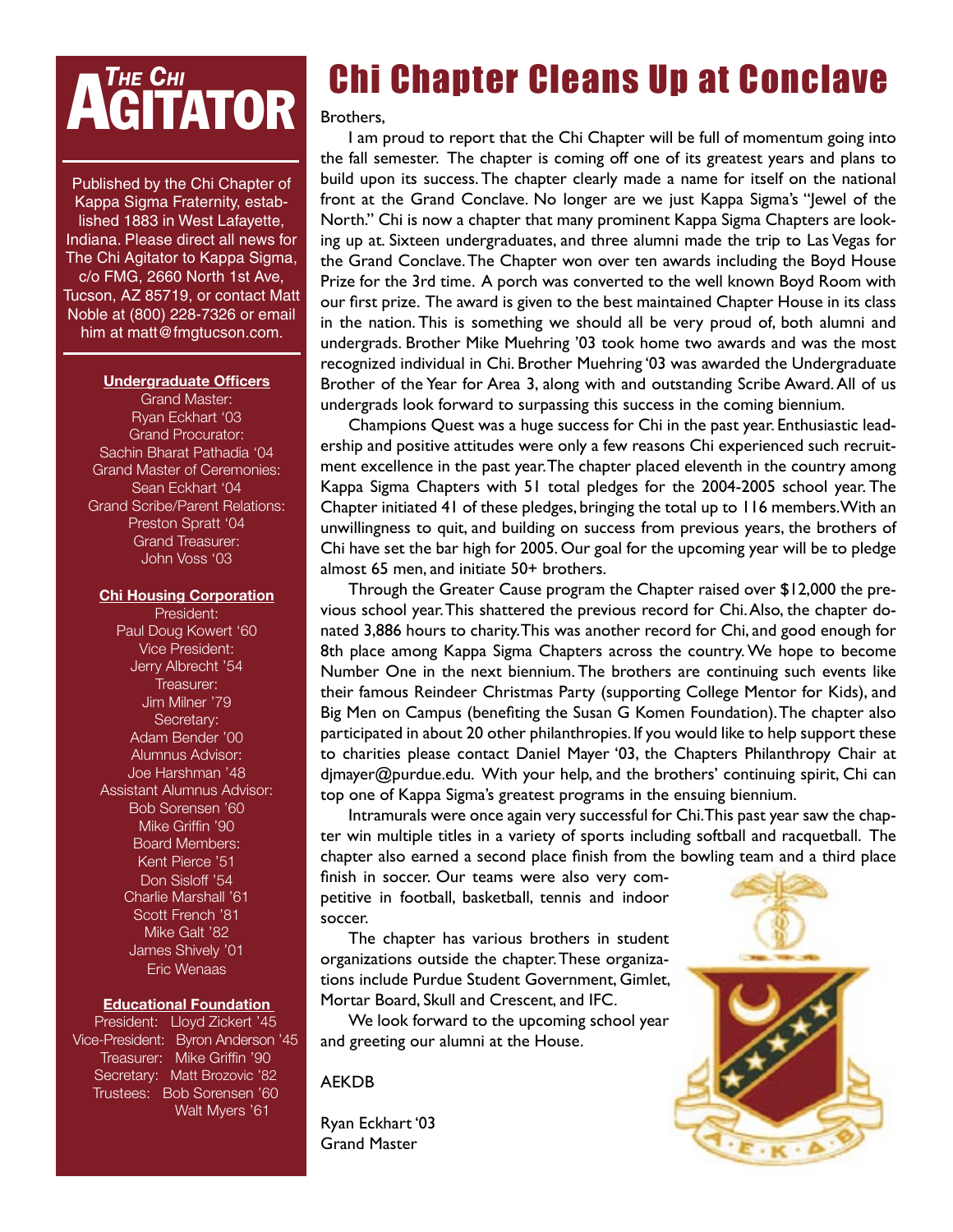# Kappa Sigmas recieve Honorary Doctorates from Purdue



### Arnold C. Cooper, Doctor Of Management

 Arnold Cooper has distinguished himself as a world-renowned authority on entrepreneurship and as a professor in Purdue University's Krannert School of Management, a position from which he will retire later this spring.

 Born in Chicago and raised in New Castle, Ind., Cooper has spent 50

years of his life in West Lafayette as an undergraduate, graduate student and the last 44 years as an associate professor and professor. He came to Purdue in the early 1950s and earned his bachelor of science degree in chemical engineering in 1955 and his master's degree in industrial administration in 1957.

 After four years away from academia, including one in the U.S. Army and parts of two years each with Archer Daniels Midland as a chemical engineer and Procter & Gamble as a product researcher, Cooper returned to the classroom and earned his doctorate of business administration in 1962 from Harvard University, where he also served as an assistant professor.

 He returned to Purdue in 1963 as an associate professor and has been a member of the faculty ever since, currently serving as the Louis A. Weil Jr., Professor of Management. He has held visiting faculty positions at Stanford University, Manchester Business School in England, the Management Development Institute in Switzerland and the Wharton School at the University of Pennsylvania.

 Cooper has consulted and been involved in executive development activities with several companies, including Great Lakes Chemical, State Farm Insurance, R.R. Donnelley & Sons, Arvin Industries, Inventure and Miles Laboratories. He also has served on several boards and committees dedicated to promoting entrepreneurship and small business development. He has authored or co-authored six books and more than 90 published articles on entrepreneurship, strategic management and the management of technology.

 Cooper has earned numerous awards and honors for his work, including the 1997 International Award for Entrepreneurship and Small Business Research. The award carried a \$50,000 cash prize, which he donated to the Krannert School to support student scholarships.

### Gordon M. Binder, Doctor Of Engineering

 Mr. Binder has distinguished himself as a chief executive officer of Amgen, Inc., a company that develops medicines that allow people to live longer, healthier and more productive lives.

 Now a venture capitalist with Coastview Capital LLC, headquartered in Los Angeles, Binder retired in

2000 from Amgen. He has served higher education through Amgen's support of research at more than 300 universities and through his personal philanthropy while serving on the board of directors of two leading research universities.

 Raised in Alamogordo, N.M., Binder came to Purdue on a Navy ROTC Scholarship and earned his bachelor of science degree in electrical engineering in 1957. After three years in the Navy, he enrolled at Harvard University and earned his MBA in 1962 before starting his career in finance with Litton Industries, Ford Motor Company and System Development Corporation.

In 1982, Binder became vice president for finance of Am-

gen, a biotech startup company with 50 employees. Eight years later, Amgen had grown to 400 employees and he became chairman of the board and chief executive officer. Under his leadership, Amgen emerged as a global pharmaceutical powerhouse and industry leader. By 2000, the company employed 6,400 people in the United States, Canada, Europe, Australia, Japan and Hong Kong. Revenue increased from \$70 million in 1988 to more than \$3 billion in 2000 to rank among the top 20 pharmaceutical companies in worldwide revenue.

 During Binder's tenure, Amgen served millions of patients by developing breakthrough drugs utilizing novel technologies, including Epogen, which is used in the treatment of anemia, and Neupogen, an infection-prevention treatment for cancer patients undergoing chemotherapy and bone marrow transplants. These two drugs continue to be the two largest selling biotechnology products in the world.

 At Purdue, Binder has previously received the Outstanding Electrical Engineering Award and the Distinguished Engineering Alumnus Award, was inducted into Purdue's ROTC Hall of Fame, and is currently serving on the Discovery Park Advisory Board.

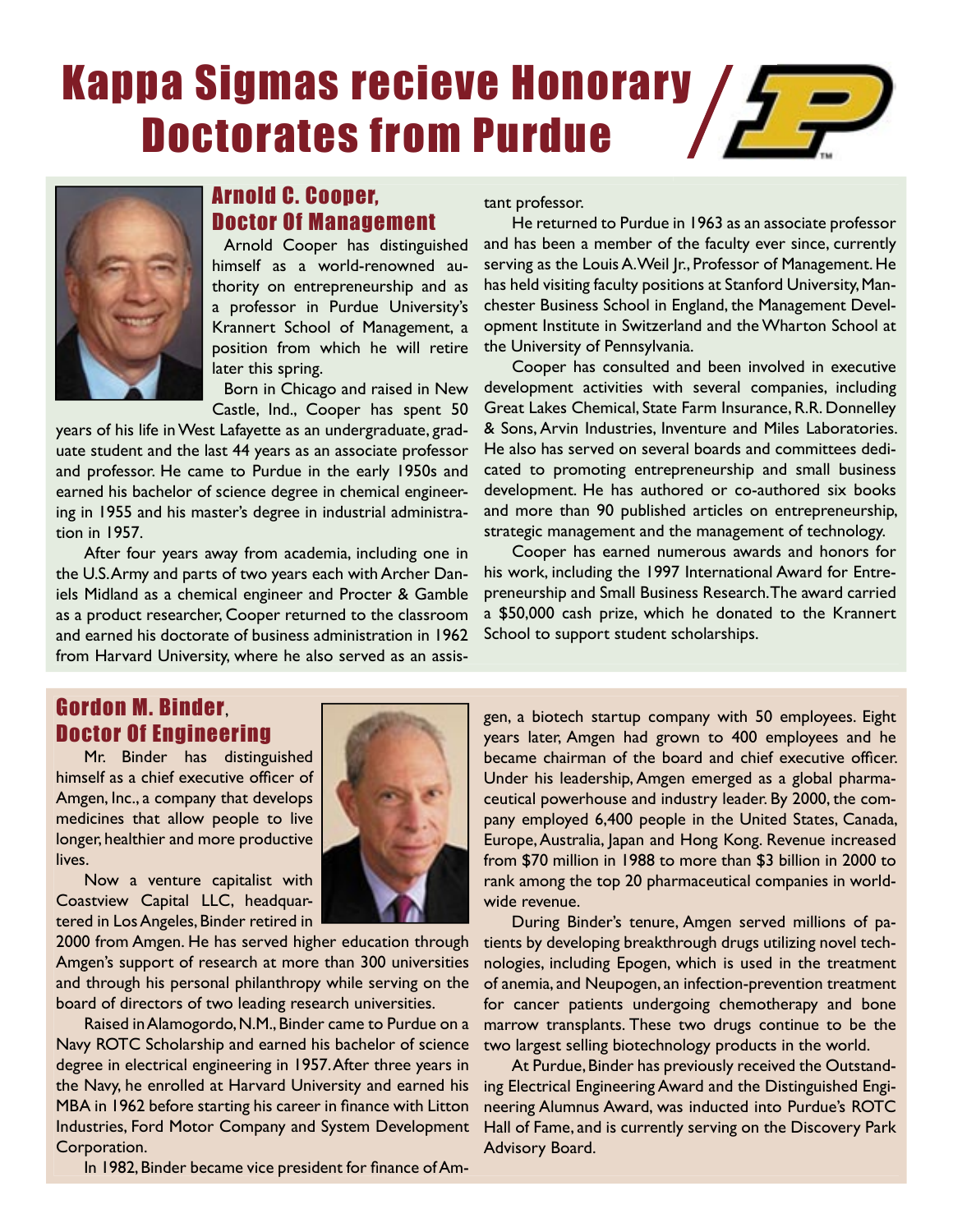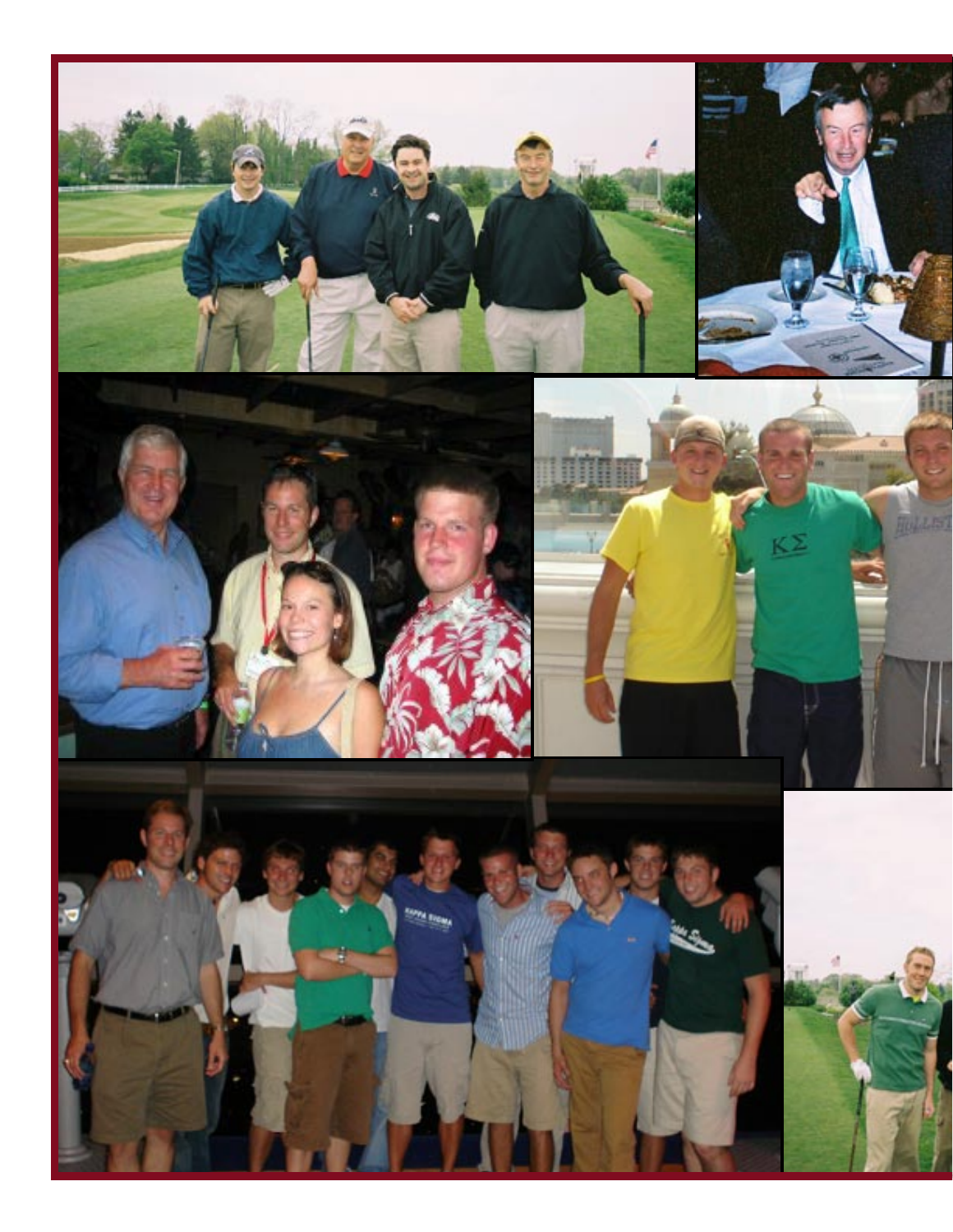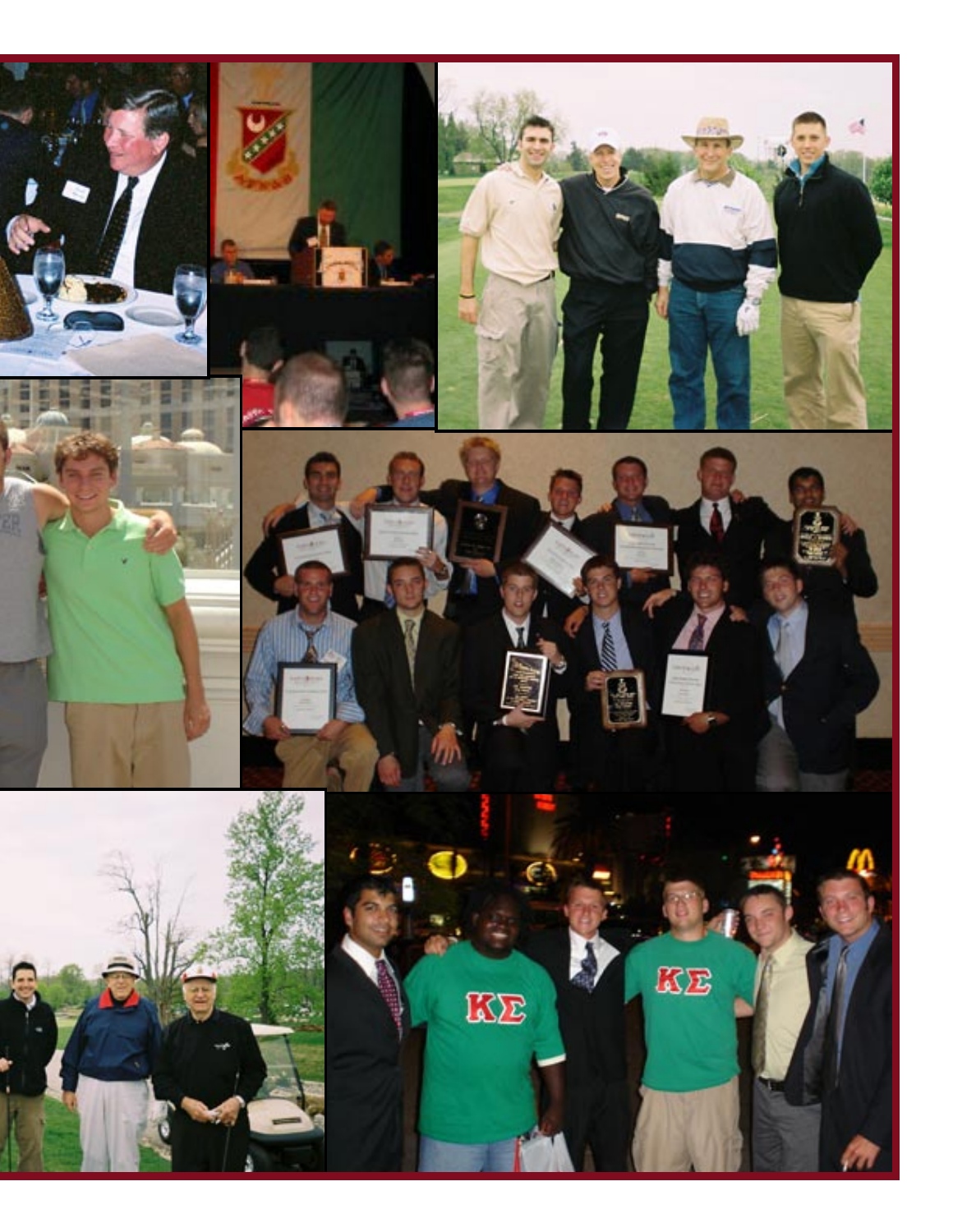# Annual Giving During 2004/2005

*The following alumni have made a contribution to our Annual Fund, Educational Foundation, and/or Housing Corporation during the last year (May 2004 - June 2005). Thank you! Your support makes a difference.*

Dr. Elmer Russell Hayes '28 Harold M. 'Tony' Jacklin '36 R. Stuart Armstrong Jr. '38 Robert D. Keim '39 Richard W. Yount '43 Dr. Keith E. Bradway '45 Lloyd L. Zickert '45 Thomas J. Wilhite '45 William A. Baker '45 Charles B. Kirkpatrick '47 Bradley S. Blickenstaff Eugene R. Grotnes '48 Roderic E. Daniels '49 Harry Ronald Brown '49 LTC John W. Brill USAF Samuel D. Dunbar '50 Philip L. Hall '50 Thomas C. Thompson '51 Alan C. Birchler '51 Charles A. Aldag Jr. '52 Peter E. Rentz '52

Joel G. Bates '53 Kenneth R. Appel '54 James H. Hunter III '54 David A. Lamberson '54 Jerry L. Albrecht '54 Nicholas N. Noe '54 John G. Schumm '54 Donald L. Sisloff '54 James E. Herriman '55 Fred H. Squires Jr. '55 James E. Hawkins '57 James R. Eaton '58 George G. Lang '58 Samuel B. Smith Jr. '58 William E. Syfer '58 Paul Doug Kowert '60 Carson Schuler '63 David A. Pethick '65 David G. Derrick '66 Thomas A. Bailey III '66 Robert Bisset Whyte '66

David L. Danner '67 Robert W. Kilpatrick '67 Steven E. Springer '67 David D. Robinson '68 Michael W. Cook DVM '69 Mark K. Frankel '69 Raymond L. Coss '75 Donald 'Scott' French '81 John A. Medley III '81 Amery E. Vasso '82 Samuel M. Rich Tiller '83 Timothy J. Gonderman William S. Orr '84 Dale Jennings Rife '88 Dale Jennings Rife '88 Robert Bruce Goodwin '89 Eric H. Leversen '89 Matthew L. Brandy '91 James Dusty Leppert '93 Gregory D. Pilkinton '94 Jeffrey Kamm '00

If you have not made a contribution to date, but are willing to support our programs now, please use the enclosed envelope. If you have any questions, please feel free to contact Matt Noble at 1-800-228-7326 or matt@fmgtucson.com or Scott French at 312-795-1522 or DFrench@JHancock.com.

### **Members of Heritage Society Make A Difference!**

ation by bequeathing a portion of their estate to a the future. charity. Some decide that they want at least a portion of their accumulated wealth to support organizations they value the most - and in some cases that is Kappa Sigma.

You can help support the educational and housing needs of the chapter by making an estate gift of any size. The foundation asks that you discuss your charitable intentions with the potential executors of your estate to ensure that your final wishes are

 Some people decide to include charities in their honored. We also would appreciate notification of plans because they don't have heirs who need to your wishes so that we can recognize you as a meminherit their assets - or at least not all their assets. ber of the Heritage Society (we can keep confidential Some understand they can improve their tax situ-if you wish) and we can make appropriate plans for

For more information, please write:

Matt Noble c/o Fraternity Management Group 2660 North First Avenue Tucson, AZ 85719 800-228-7326 matt@fmgtucson.com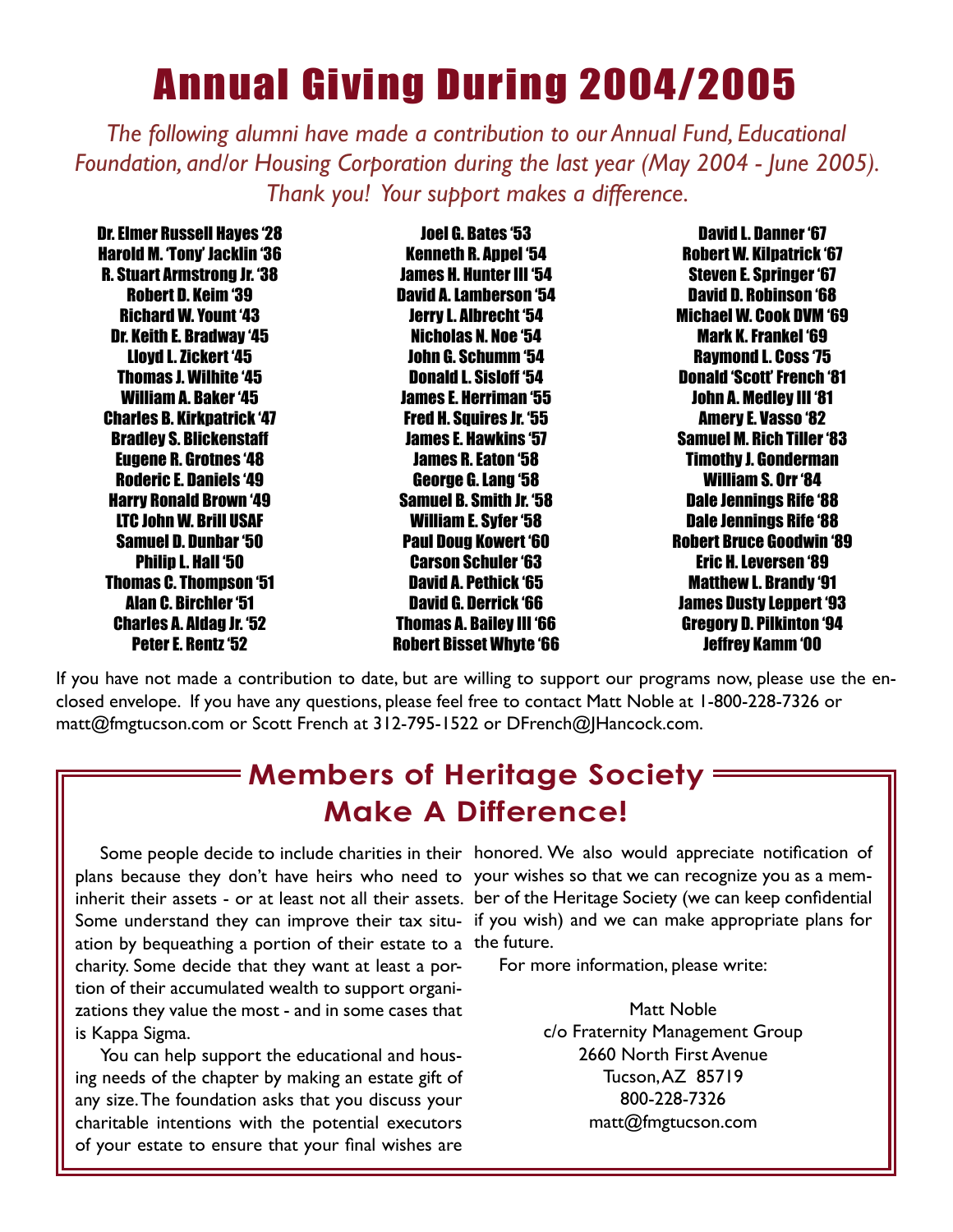### Robert M. Schweikher '55

Robert M. Schweikher '55 graduated from Purdue with a degree in Agriculture. In 1993 Brother Schweikher went on to receive the Distinguished Agriculture Alumni Award from Purdue. He now spends his time peacefully residing in northern California. He enjoys fishing and trading on the stock market. He has raised two boys, both of whom have their own families now.

home - 408-730-1130 email - rmschagrin@msn.com

### Dwight Abbott '55

Brother Abbot followed his graduation from Purdue with a number of positions in the aerospace engineering field. He has held many positions in companies that deal with the private sector as well as agencies for the United States government. His career took him primarily to California, where he now lives. After having served on the city council for Palos Verdes Estates, California, he was recently elected mayor of the same city, south of Los Angeles. He has retired from the aeronautical profession; however, his avocation remains aviation. He continues to be a private pilot. Brother Abbott resides in Palos Verdes Estates with his wife, Janet. They have two adult sons, Steven and Douglas , and five grandchildren.

home - 310-373-5618 email - dwightabb2@cox.net

### Send Your Rush Recommendations Today!

Brothers, we are asking you to refer any young men you know who are attending the University that you believe to be Kappa Sigma quality. If there are any young men that you think we should recruit, please send us their contact information so we can be sure not to miss them. We appreciate the role that our brothers play as one of our most valuable resources. Your assistance with our recruitment helps ensure the enduring quality of our fraternity.

Please send the the contact information of your recommendantion, along with their grades & activities to Joe Harshman at 3126 W. 51 St., Indianapolis, IN 46228- 2112 or JoeHarsh@aol.com.

Thank you in advance for your recommendation!

### Let Your Brother's Know What You've Been Up To!

If you would like to be featured in the "Alumni Updates" section of the next Chi Agitator, please send your update to Cody Gacek at 2660 North First Avenue, Tucson, AZ 85719, or cody@fmgtucson.com. Whether you have an interesting story, or want to update your brothers on your family, career, or hobbies, your submission would be great.